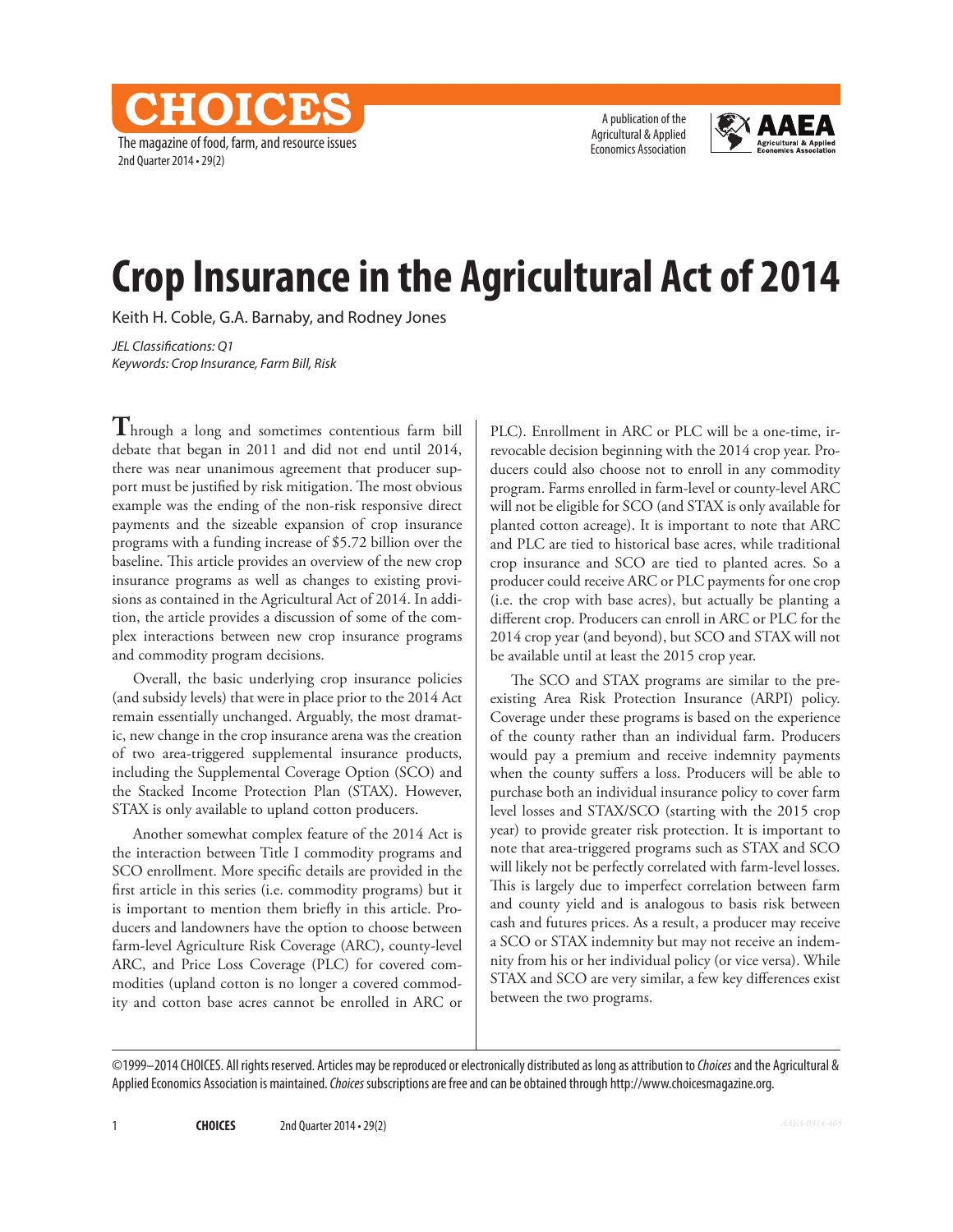#### **STAX vs. SCO**

As shown in Table 1, an individual insurance policy is required with SCO, but not with STAX. A producer can purchase STAX as a stand-alone policy or in addition to an individual policy. If a producer purchases SCO, it will take the form of an individual policy. For example, if the producer's individual insurance policy is a yield protection (YP) policy, then SCO will also be a YP policy. Alternatively, if the producer's individual insurance policy is a revenue protection (RP) policy, then SCO will be a RP policy. STAX always takes the form of an RP policy with upside price protection. STAX covers losses between 10% and 30% of expected county revenue, offered in increments of 5%. STAX is subsidized at 80%, so producers would pay 20% of the premium. With STAX, producers also have the option to select a payment rate multiplier of up to 120% which would increase the amount of protection per acre.

With SCO, coverage ranges from 86% of expected county revenue minus the coverage level of the individual insurance policy. So, if a producer has a 70% RP policy, then the maximum amount of SCO coverage available is 16% (86% to 70%). The premium subsidy for SCO is 65%, so producers would pay 35% of the premium. Cotton producers may purchase both SCO and STAX, but not on the same acres.

## **Interactions between Commodity Programs and SCO**

Many producers of covered commodities will likely choose to either enroll in ARC or in PLC and purchase SCO. ARC provides revenue protection. PLC provides price protection. SCO provides revenue or yield protection, depending on the individual policy. Since SCO is not available for the 2014 crop year, the decision to enroll in PLC over ARC may be more difficult since PLC only protects against price declines. The Food and Agricultural Policy Research Institute at the University of Missouri (FAPRI MU) estimates that over 60% of soybean and 50% of corn base acres will be enrolled in ARC, while 70% or more of the other crop base acres will be enrolled in PLC (FAPRI-MU, 2014). The PLC reference price for some crops is much lower than the expected price, meaning that PLC could be less likely to trigger a payment than ARC. For example, producers with corn or soybean base may have an initial incentive to select ARC since a substantial price drop would be required in most years for PLC payments to exceed ARC payments over the projected life of the farm bill.

In addition, SCO may not have much value to corn or soybean producers since the majority purchase higher levels of coverage on their individual crop insurance policy (as

|  |  | <b>Table 1:</b> Comparison of STAX and SCO |
|--|--|--------------------------------------------|
|  |  |                                            |

| <b>Attribute</b>                    | <b>STAX</b>                                | <b>SCO</b>                                                                                     |  |
|-------------------------------------|--------------------------------------------|------------------------------------------------------------------------------------------------|--|
| <b>Guarantee Level</b>              | 90%                                        | 86%                                                                                            |  |
| <b>Lower Limit of coverage</b>      | 70%                                        | Individual crop insurance coverage level                                                       |  |
| <b>Subsidy Level</b>                | 80%                                        | 65%                                                                                            |  |
| <b>Year Available</b>               | 2015                                       | 2015                                                                                           |  |
| <b>Payment acres</b>                | <b>Planted Acres</b>                       | <b>Planted Acres</b>                                                                           |  |
| <b>Individual Coverage Required</b> | No                                         | Yes                                                                                            |  |
| <b>Coverage Type</b>                | <b>Revenue Protection</b>                  | Revenue Protection, Revenue Protection with                                                    |  |
|                                     |                                            | Harvest Price exclusion, yield protection.                                                     |  |
| <b>Expected Revenue</b>             |                                            | Max of county trend yield or 5 year Olympic County trend yield x higher of crop insurance base |  |
|                                     | average yield x higher of crop insurance   | price or harvest price/                                                                        |  |
|                                     | base price or harvest price                |                                                                                                |  |
| <b>Actual Revenue</b>               | Actual county yield x harvest price/       | Actual county yield x harvest price/                                                           |  |
| Liability                           | Up to $120\%$ of expected county revenue x | Farm APH yield x expected price x (86%-                                                        |  |
|                                     | (90%-lower coverage limit)                 | individual crop insurance coverage)                                                            |  |
|                                     |                                            |                                                                                                |  |

SCO coverage starts at 86%, a producer with 80% coverage on an individual policy would only be able to purchase up to 6% SCO coverage. SCO premiums have not been released and it is not quite clear if the producer portion of the SCO premium will be higher than the producer premium for other types of coverage on an individual policy, such as enterprise units. An enterprise unit consists of all of the producer's acreage of an insured crop in a given county regardless of whether it is owned, cash leased, or share leased; and regardless of how many landlords or different U.S. Department of Agriculture's Farm Service Agency (FSA) farm numbers may be involved. The subsidy for an individual policy based on enterprise units is 80%, so the producer pays 20%. It is possible that producers may be able to purchase a higher level of coverage for an individual policy based on enterpriseunits for a lower premium cost than they will be able to purchase SCO at nearly the same level of coverage

compared to wheat producers). Since

By contrast, in the Great Plains, producers in many counties do not generally purchase crop insurance at coverage levels above 75% (it is either not offered or is too expensive), so SCO could potentially provide more coverage. Also, planted acres do not have to follow base, and there is significant crop diversity in the Great Plains and elsewhere, which means that PLC/SCO might be a more attractive option for some producers. For example, if a producer plants sorghum on wheat base, s/he could reduce traditional crop insurance to a low level (say 50%) and purchase the maximum SCO coverage (the difference between 50% and 86%). Remember, the program decision (ARC vs. PLC) may have little to do with the actual planting decisions. The only connection appears to be that crops enrolled in ARC on a particular farm number would not be eligible

(Dismukes et al., 2013).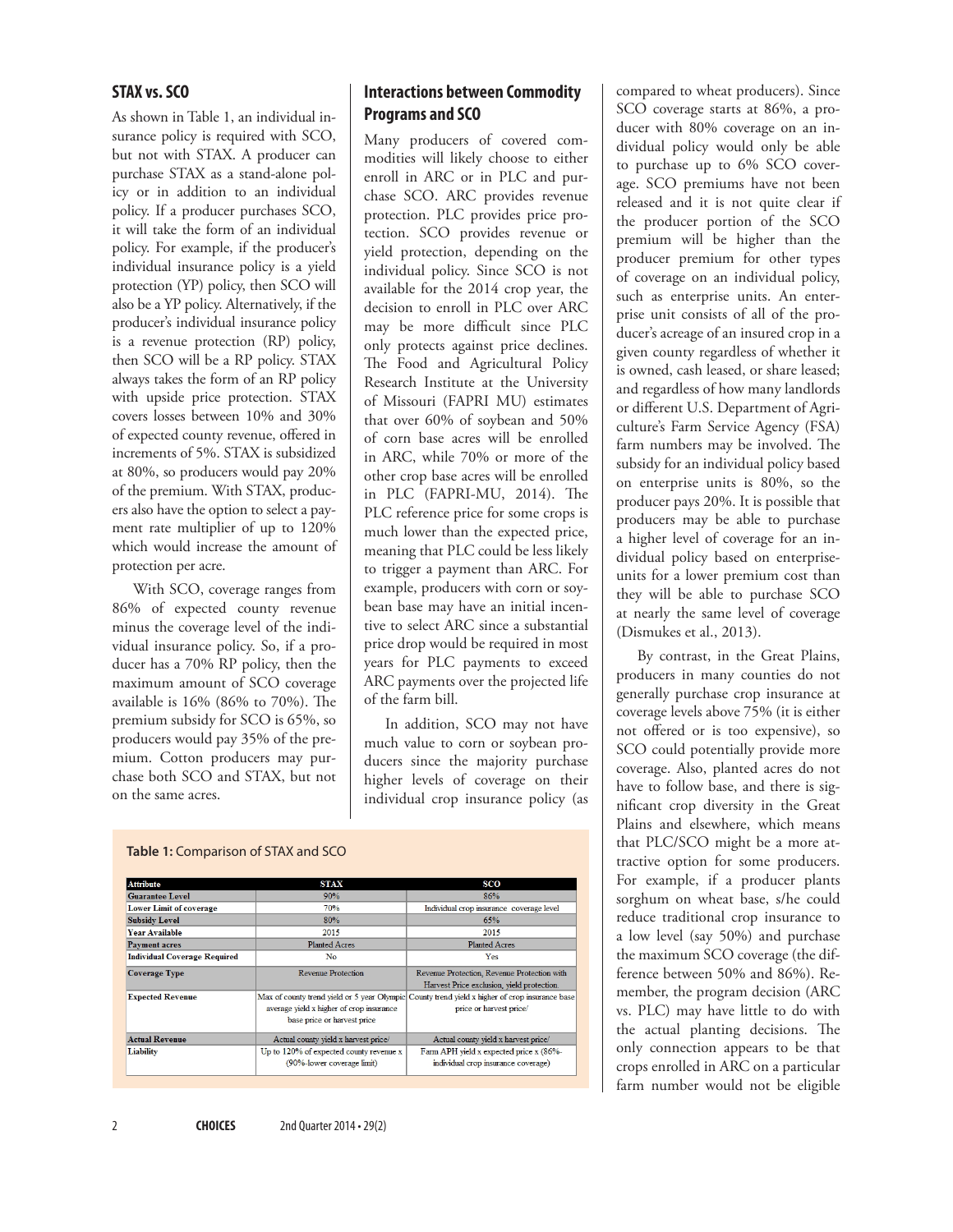for SCO. Therefore, enrollment in PLC provides greater flexibility on the insurance side between farm-level coverage and area coverage. This is especially true for those situations where higher levels of traditional crop insurance coverage are not offered, or where premiums for traditional crop insurance are very high. Finally, since SCO is an insurance product, there is no limit on SCO payments, perhaps making it an attractive choice for those producers concerned about payment limits. However, some details regarding how the guarantees are calculated, and how the premiums will be calculated, are not known at this time and may not be fully known by the time some producers have to make these decisions (depending on when signup occurs relative to when producers have to make crop insurance decisions).

## **Changes in Existing Programs**

In addition to the new shallow-loss insurance programs, several changes were made in the existing crop insurance programs offered to producers. First, several changes were made to unit and APH structures.

- The enterprise unit pilot program from 2008 is made permanent.
- Separate enterprise units on irrigated and dry land acres of a crop are allowed.
- Separate coverage levels on irrigated and non-irrigated acres of a crop are allowed.
- • Producer will be able to drop all historical APH observations from their APH history for all years the county yield falls below 50% of the county or contiguous county simple, 10-year average yield. The 60% plug to replace a low yield in one's APH also remains an option for farmers suffering a large crop disaster.

Given the popularity of enterprise units, the first two changes are likely to make enterprise units even more

attractive. The Act also includes language encouraging the Risk Management Agency (RMA) to develop or approve a peanut revenue insurance product by 2015. The Act mandates that RMA provide organic price elections by 2015 and that two or more weather-index pilots be allowed. Finally, the bill gives RMA the authority to provide crop margin insurance that covers the difference between an index of input prices and output revenue.

### **Conservation-Related Issues**

The "sod-saver provisions" in the bill are included to reduce the incentive to farm fragile lands. These provisions reduce crop insurance subsidies and noninsured crop disaster assistance for the first four years of planting on native sod acreage in a pilot region of Minnesota, Iowa, North Dakota, South Dakota, Montana, and Nebraska.

A major change in crop insurance programs is the new attachment of conservation compliance to crop insurance programs. Historically, conservation compliance has applied to commodity programs, but not crop insurance. These provisions, which

were actually included in the conservation title, eliminate crop insurance premium subsidies to producers who are out of compliance with wetland conservation requirements and conservation requirements for highly erodible land.

# **Subsidies**

With all crop insurance programs, the agency attempts to set an actuarially fair premium rate that would be expected to break-even in the long run and then subsidizes that rate with percentages as defined in law. Table 2 shows the subsidy percentages for existing programs and the new SCO and STAX programs. Note that subsidy percentages vary by coverage level and unit structure. Given that SCO and STAX cannot overlap with individual coverage, the choice of an individual program coverage level also determines the lower bound of the shallow-loss program. Subsidy percentages may affect the choice of that coverage level. In general, subsidy percentages fall as coverage levels rise, with the exception of STAX and SCO. Also, there is a provision in the Act which provides an additional

**Table 2:** Crop Insurance Subsidy Percentages Under the Agricultural Act of 2014

| Coverage<br>Level | <b>Optional</b> | Basic & Enterprise<br>$Unit$ | <b>SCO</b> | STAX<br><b>Subsidy Subsidy</b> |
|-------------------|-----------------|------------------------------|------------|--------------------------------|
|                   |                 | Subsidy % Subsidy %          |            | $\%$                           |
| 50%               | 67%             | 80%                          | 65%        | <b>NA</b>                      |
| 55%               | 64%             | 80%                          | 65%        | NA                             |
| 60%               | 64%             | 80%                          | 65%        | NA                             |
| 65%               | 59%             | 80%                          | 65%        | NA                             |
| <b>70%</b>        | 59%             | 80%                          | 65%        | 80%                            |
| 75%               | 55%             | 77%                          | 65%        | 80%                            |
| 80%               | 48%             | 68%                          | 65%        | 80%                            |
| 85%               | 38%             | 53%                          | 65%        | 80%                            |
| 86%               | NA.             | <b>NA</b>                    | 65%        | <b>NA</b>                      |
| 90%               | NA              | NA                           | NA         | 80%                            |